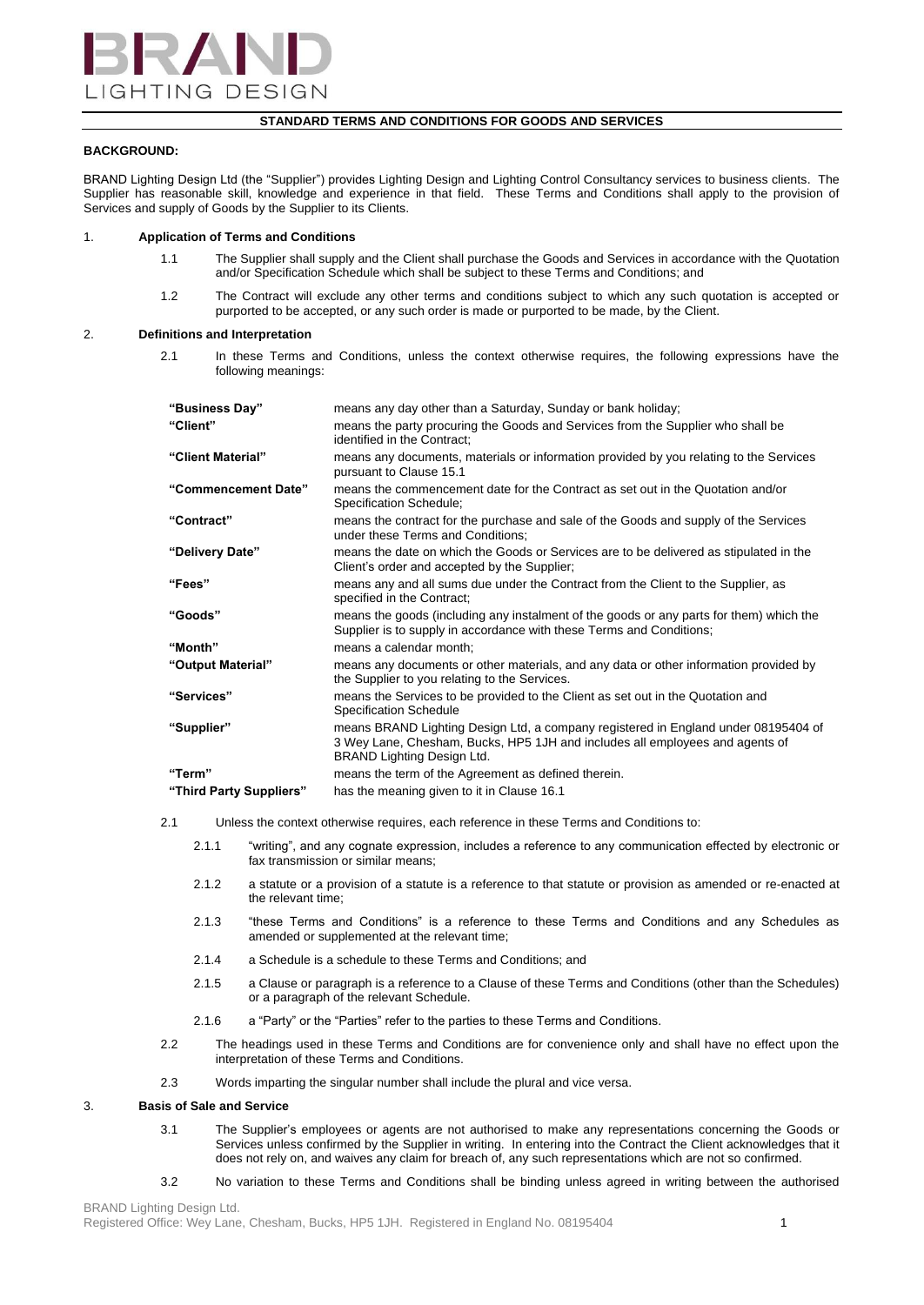

representatives of the Client and the Supplier.

- 3.3 Sales literature, price lists and other documents issued by the Supplier in relation to the Goods and Services are subject to alteration without notice. No contract for the sale of the Goods and Services shall be binding on the Supplier unless the Supplier has issued a quotation which is expressed to be an offer to sell the Goods and Services or has accepted an order placed by the Client by whichever is the earlier of:
	- 3.3.1 the Supplier's written acceptance;
	- 3.3.2 delivery of the Goods; or
	- 3.3.3 provision of the Services; or
	- 3.3.4 the Supplier's invoice.
- 3.4 Any typographical, clerical or other accidental errors or omissions in any sales literature, quotation, price list, acceptance of offer, invoice or other document or information issued by the Supplier shall be subject to correction without any liability on the part of the Supplier.

#### 4. **The Goods**

- 4.1 No order submitted by the Client shall be deemed to be accepted by the Supplier unless and until confirmed in writing by the Supplier's authorised representative.
- 4.2 The specification for the Goods shall be that set out in the Supplier's sales documentation unless varied expressly in the Client's order (if such variation(s) is/are accepted by the Supplier).
- 4.3 Illustrations, photographs or descriptions whether in catalogues, brochures, price lists or other documents issued by the Supplier are intended as a guide only and shall not be binding on the Supplier.
- 4.4 The Supplier reserves the right to make any changes in the specification of the Goods which are required to conform with any applicable safety or other statutory or regulatory requirements or, where the Goods are to be supplied to the Client's specification, which do not materially affect their quality or performance.
- 4.5 No order which has been accepted by the Supplier may be cancelled by the Client except with the agreement in writing of the Supplier on the terms that the Client shall indemnify the Supplier in full against all loss (including loss of profit), costs (including the cost of all labour and materials used), damages, charges and expenses incurred by the Supplier as a result of such cancellation.

#### 5. **The Services**

- 5.1 With effect from the Commencement Date, the Supplier shall, throughout the Term of the Agreement, provide the Services to the Client.
- 5.2 The Supplier shall provide the Services with reasonable skill and care, commensurate with prevailing standards in the Lighting Design sector in the United Kingdom.
- 5.3 The Supplier shall act in accordance with all reasonable instructions given to it by the Client provided such instructions are compatible with the specification of Services provided in the Agreement.
- 5.4 The Supplier shall be responsible for ensuring that it complies with all statutes, regulations, byelaws, standards, codes of conduct and any other rules relevant to the provision of the Services.
- 5.5 The Supplier may, in relation to certain specified matters related to the Services, act on the Client's behalf. Such matters shall not be set out in the Agreement but shall be agreed between the Parties as they arise from time to time.
- 5.6 The Supplier shall use all reasonable endeavours to accommodate any reasonable changes in the Services that may be requested by the Client, subject to the Client's acceptance of any related reasonable changes to the Fees that may be due as a result of such changes.

#### 6. **Client's Obligations**

- 6.1 The Client shall use all reasonable endeavours to provide all pertinent information to the Supplier that is necessary for the Supplier's provision of the Services.
- 6.2 The Client may, from time to time, issue reasonable instructions to the Supplier in relation to the Supplier's provision of the Services. Any such instructions should be compatible with the specification of the Services provided in the Agreement.
- 6.3 In the event that the Supplier requires the decision, approval, consent or any other communication from the Client in order to continue with the provision of the Services or any part thereof at any time, the Client shall provide the same in a reasonable and timely manner.
- 6.4 If any consents, licences or other permissions are needed from any third parties such as landlords, planning authorities, local authorities or similar, it shall be the Client's responsibility to obtain the same in advance of the provision of the Services (or the relevant part thereof).
- 6.5 If the nature of the Services requires that the Supplier has access to the Client's home or any other location, access to which is lawfully controlled by the Client, the Client shall ensure that the Supplier has access to the same at the times to be agreed between the Supplier and the Client as required.
- 6.6 Any delay in the provision of the Services resulting from the Client's failure or delay in complying with any of the provisions of Clause 6 of the Agreement shall not be the responsibility or fault of the Supplier.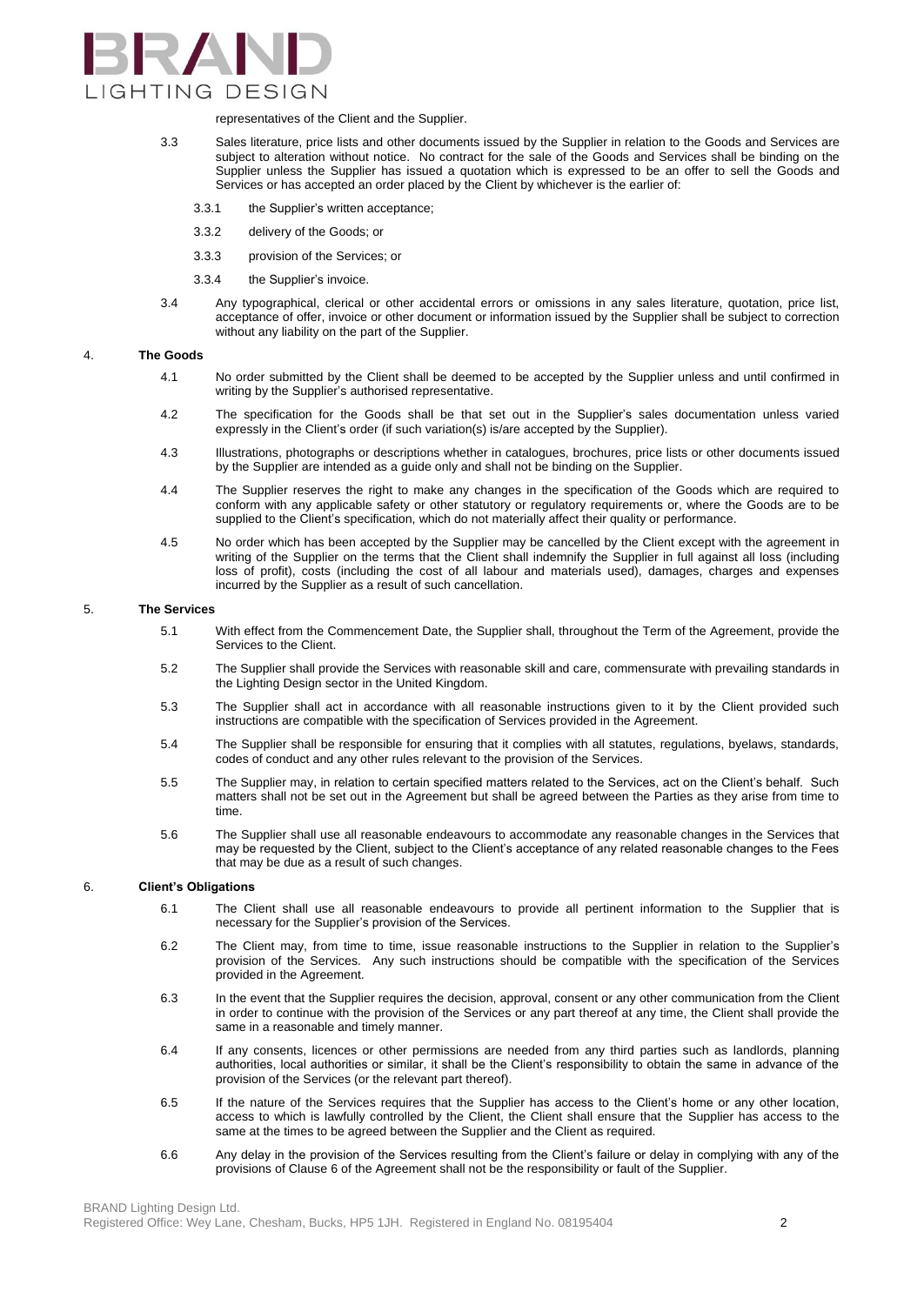

6.7 The Client will ensure that all Goods provided by the Supplier are only installed by fully qualified professional electricians, qualified to the latest  $17^{\text{th}}$  Edition Regulations [i.e. The Wiring Regulations] and registered to one of the following regulatory bodies; NICEIC, NAPIT, ELECSA, ECA. The Supplier reserves the right to refuse help or support of any installation should the Client not be able to provide this information when requested. Furthermore the Supplier will not uphold the warranties of any product not installed by a qualified electrician as detailed within sub-clause 6.7.

# 7. **Price**

- 7.1 The price of the Goods and Services shall be the price listed in the Supplier's Quotation current at the date of acceptance of the Client's order or such other price as may be agreed in writing by the Supplier and the Client.
- 7.2 Where the Supplier has quoted a price for the Goods other than in accordance with the Supplier's published price list the price quoted shall be valid for 31 days only or such lesser time as the Supplier may specify.
- 7.3 The Supplier reserves the right, by giving written notice to the Client at any time before delivery or provision, to increase the price of the Goods and/or Services to reflect any increase in the cost to the Supplier which is due to any factor beyond the control of the Supplier (including, without limitation, any foreign exchange fluctuation, currency regulation, alteration of duties, significant increase in the costs of labour, materials or other costs of manufacture), any change in delivery dates, quantities or specifications for the Goods and services which are requested by the Client, or any delay caused by any instructions of the Client or failure of the Client to give the Supplier adequate information or instructions.
- 7.4 Except as otherwise stated under the terms of any Quotation or Specification Schedule or in any price list of the Supplier, and unless otherwise agreed in writing between the Client and the Supplier, all prices are exclusive of the Supplier's charges for packaging and transport.
- 7.5 The price is exclusive of any applicable value added tax, excise, sales taxes or levies of a similar nature which are imposed or charged by any competent fiscal authority in respect of the Goods and Services, which the Client shall be additionally liable to pay to the Supplier.

# 8. **Payment**

- 8.1 Subject to any special terms agreed in writing between the Client and the Supplier, the Supplier shall invoice the Client for the price of the Goods and Services prior to delivery of the Goods and/or the Provision of the Services (as applicable)
- 8.2 For Services the Client shall be required to pay in full prior to the delivery of any Services. For Goods the Client shall be required to pay a 50% deposit of the total price of the Goods (less any discount or credit allowed by the Supplier, but without any other deduction, credit or set off), at point of order. All remaining monies must be received by the Supplier by the agreed delivery date for all Goods or Services. The time for the payment of the price shall be of the essence of the Contract.
- 8.3 All payments shall be made to the Supplier as indicated on the form of acceptance or invoice issued by the Supplier.
- 8.4 The Supplier is not obliged to accept orders from any Client or buyer who has not supplied the Supplier with references satisfactory to the Supplier. If at any time the Supplier is not satisfied as to the creditworthiness of the Client it may give notice in writing to the Client that no further credit will be allowed to the Client in which event no further goods or services will be delivered or provided to the Client other than against cash payment and notwithstanding sub-Clause 8.2 of these conditions, all amounts owing by the Client to the Supplier shall be immediately payable in cash.

### 9. **Delivery and Performance**

- 9.1 Delivery of the Goods shall be made by the Supplier delivering the Goods to the place in the United Kingdom specified in the Quotation and/or Specification Schedule or, if no place of delivery is so specified, by the Client collecting the Goods at the Supplier's premises at any time after the Supplier has notified the Client that the Goods are ready for collection.
- 9.2 The Delivery Date is approximate only and time for delivery shall not be of the essence unless previously agreed by the Supplier in writing. The Goods may be delivered by the Supplier in advance of the Delivery Date upon giving reasonable notice to the Client.
- 9.3 If the Client fails to take delivery of the Goods or any part of them on the Delivery Date and/or fails to provide any instructions, documents, licences, consents or authorisations required to enable the Goods to be delivered on that date, the Supplier shall be entitled upon giving written notice to the Client to store or arrange for the storage of the Goods and then notwithstanding the provisions of sub-Clause 11.1 of these Conditions risk in the Goods shall pass to the Client, delivery shall be deemed to have taken place and the Client shall pay to the Supplier all costs and expenses including storage and insurance charges arising from such failure.
- 9.4 With effect from the Commencement Date the Supplier shall, in consideration of the price being paid in accordance with these Terms and Conditions and the Quotation and/or Specification Schedule, provide the Services expressly identified in the Quotation and/or Specification Schedule.

#### 10. **Non-Delivery of Goods and Services**

10.1 If the Supplier fails to deliver the Goods or provide the Services or any part of them on the Delivery Date (or Commencement Date, as appropriate) other than for reasons outside the Supplier's reasonable control or the Client's or its carrier's fault: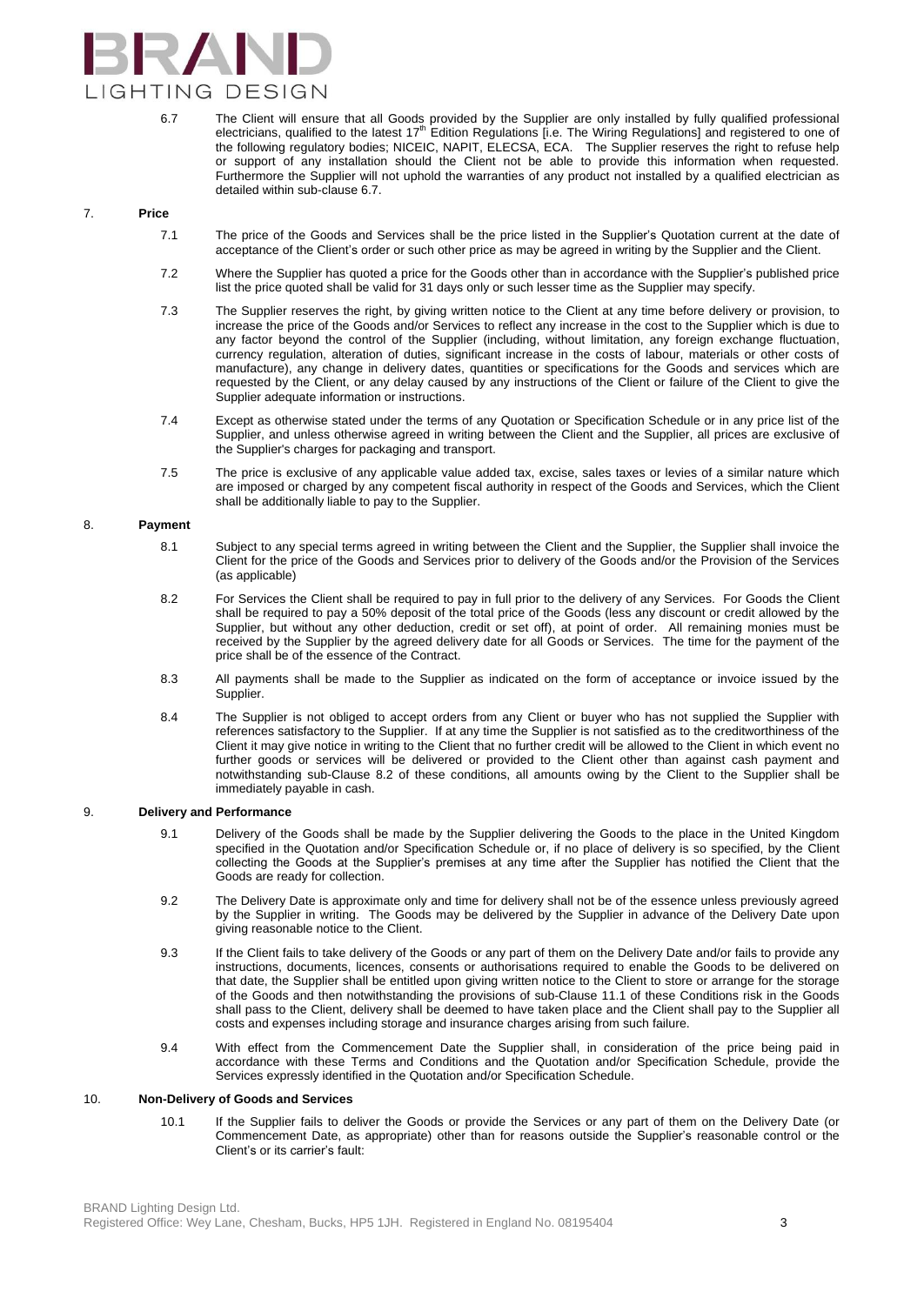

- 10.1.1 if the Supplier delivers the Goods and/or provides the Services (as applicable) at any time thereafter the Supplier shall have no liability in respect of such late delivery; or
- 10.1.2 if the Client gives written notice to the Supplier within 7 Business Days after the Delivery Date (or Commencement Date, as appropriate) and the Supplier fails to deliver the Goods and/or Services within 31 Business Days after receiving such notice the Client may cancel the order and the Supplier's liability shall be limited to the excess (if any) of the cost of the Client (in the cheapest available market) of similar goods or services to those not delivered or provided over the price of the Goods or Services not delivered or provided.

### 11. **Risk and Retention of Title**

- 11.1 Risk of damage to or loss of the Goods shall pass to the Client at:
	- 11.1.1 in the case of Goods to be delivered at the Supplier's premises, the time when the Supplier notifies the Client that the Goods are available for collection;
	- 11.1.2 in the case of Goods to be delivered otherwise than at the Supplier's premises, the time of delivery or, if the Client wrongfully fails to take delivery of the Goods, the time when the Supplier has tendered delivery of the Goods; or
	- 11.1.3 in the case of Goods being installed by the Supplier, the time that the Supplier notifies the Client that the installation is complete.
- 11.2 Notwithstanding delivery and the passing of risk in the Goods, or any other provision of these Terms and Conditions, legal and beneficial title of the Goods shall not pass to the Client until the Supplier has received in cash or cleared funds payment in full of the price of the Goods.
- 11.3 Sub-Clause 11.2 notwithstanding, legal and beneficial title of the Goods shall not pass to the Client until the Supplier has received in cash or cleared funds payment in full of the price of the Goods and any other goods supplied by the Supplier and the Client has repaid all monies owed to the Supplier, regardless of how such indebtedness arose.
- 11.4 Until payment has been made to the Supplier in accordance with these Conditions and title in the Goods has passed to the Client, the Client shall be in possession of the Goods as bailee for the Supplier and the Client shall store the Goods separately and in an appropriate environment, shall ensure that they are identifiable as being supplied by the Supplier and shall insure the Goods against all reasonable risks.
- 11.5 The Client shall not be entitled to pledge or in any way charge by way of security for any indebtedness any of the Goods which remain the property of the Supplier, but if the Client does so all money owing by the Client to the Supplier shall (without prejudice to any other right or remedy of the Supplier) forthwith become due and payable.
- 11.6 The Supplier reserves the right to repossess any Goods in which the Supplier retains title without notice. In the event of repossession the Client shall deliver up to the Supplier all Goods in which title has not passed, the cost of which shall be born by the Client.
- 11.7 The Client's right to possession of the Goods in which the Supplier maintains legal and beneficial title shall terminate if:
	- 11.7.1 the Client commits or permits any material breach of his obligations under these Conditions;
	- 11.7.2 the Client is or becomes the subject of a bankruptcy order or takes advantage of any other statutory provision for the relief of insolvent debtors.

#### 12. **Assignment**

- 12.1 The Supplier may assign the Contract or any part of it to any person, firm or company without the prior consent of the Client.
- 12.2 The Client shall not be entitled to assign the Contract or any part of it without the prior written consent of the Supplier.

# 13. **Defective Goods**

- 13.1 If on delivery, any of the Goods are defective in any material respect and either the Client lawfully refuses delivery of the defective Goods or, if they are signed for on delivery as "condition and contents unknown" the Client gives written notice of such defect to the Supplier within 7 Business Days of such delivery, the Supplier shall at its option:
	- 13.1.1 replace the defective Goods within 31 Business Days of receiving the Client's notice; or
	- 13.1.2 refund to the Client the price for those Goods which are defective;

but the Supplier shall have no further liability to the Client in respect thereof and the Client may not reject the Goods if delivery is not refused or notice given by the Client as set out above.

- 13.2 No Goods may be returned to the Supplier without the prior agreement in writing of the Supplier. Subject thereto any Goods returned which the Supplier is satisfied were supplied subject to defects of quality or condition which would not be apparent on inspection shall either be replaced free of charge or, at the Supplier's sole discretion the Supplier shall refund or credit to the Client the price of such defective Goods but the Supplier shall have no further liability to the Client.
- 13.3 The Supplier shall be under no liability in respect of any defect arising from fair wear and tear, or any wilful damage, negligence, subjection to normal conditions, failure to follow the Supplier's instructions (whether given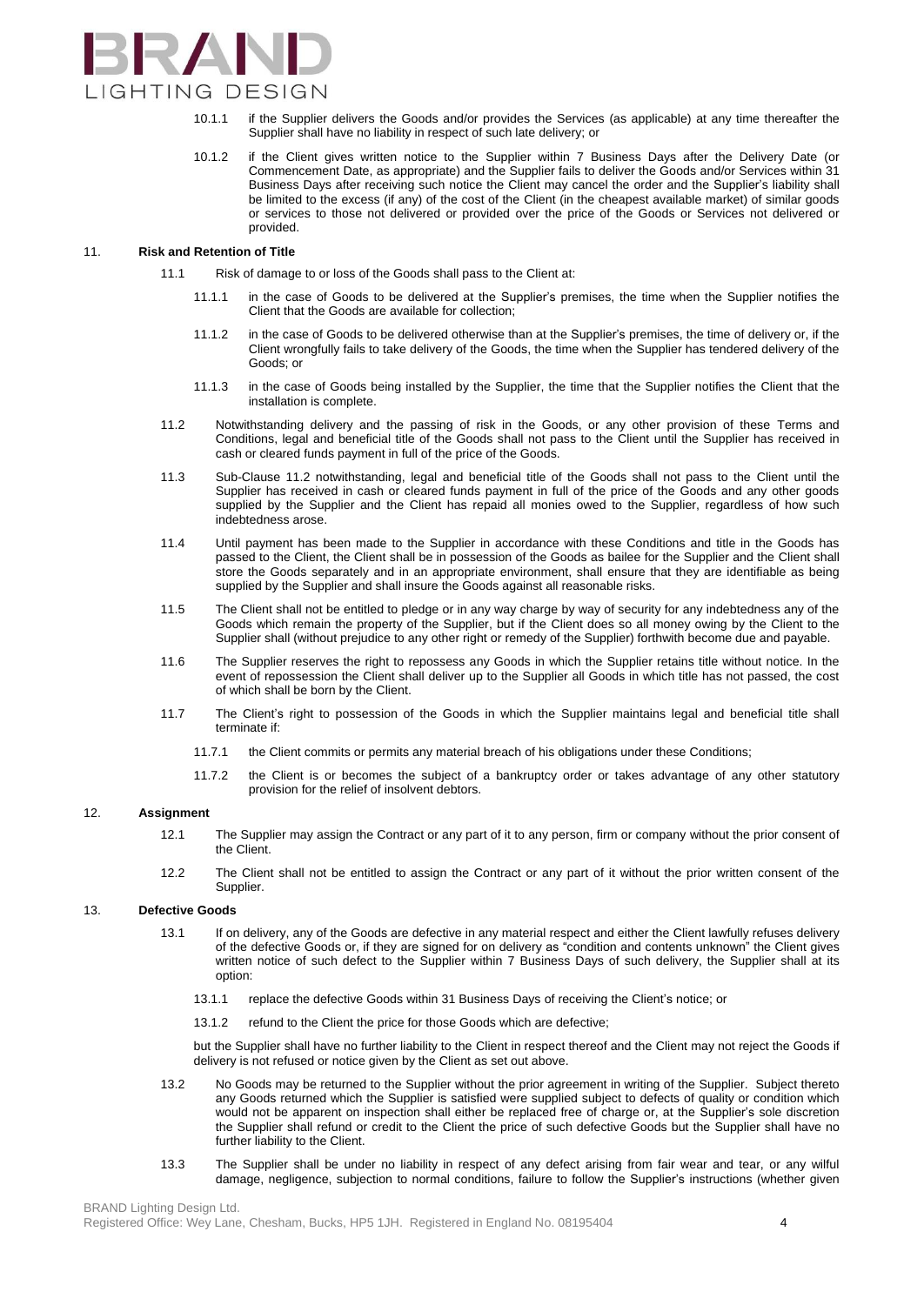

orally or in writing), misuse or alter the Goods without the Supplier's prior approval, or any other act or omission on the part of the Client, its employees or agents or any third party.

- 13.4 Goods, other than defective Goods returned under sub-Clauses 13.1 or 13.2, returned by the Client and accepted by the Supplier may be credited to the Client at the Supplier's sole discretion and without any obligation on the part of the Supplier.
- 13.5 Subject as expressly provided in these Terms and Conditions, and except where the Goods are sold under a consumer sale, all warranties, conditions or other terms implied by statute or common law are excluded to the fullest extent permitted by law.
- 13.6 The Client shall be responsible for ensuring that, except to the extent that instructions as to the use or sale of the Goods are contained in the packaging or labelling of the Goods, any use or sale of the Goods by the Client is in compliance with all applicable statutory requirements and that handling and sale of the Goods by the Client is carried out in accordance with directions given by the Supplier or any competent governmental or regulatory authority and the Client will indemnify the Supplier against any liability loss or damage which the Supplier might suffer as a result of the Client's failure to comply with this condition.

#### 14. **Client's Default**

- 14.1 If the Client fails to make any payment on the due date then, without prejudice to any other right or remedy available to the Supplier, the Supplier shall be entitled to:
	- 14.1.1 cancel the order or suspend any further deliveries of Goods or provision of Services to the Client;
	- 14.1.2 appropriate any payment made by the Client to such of the Goods and/or Services (or the goods and and/or services supplied under any other contract between the Client and the Supplier) as the Supplier may think fit (notwithstanding any purported appropriation by the Client); and
	- 14.1.3 charge the Client interest (both before and after any judgement) on the amount unpaid, at the rate of 3% per annum above Natwest PLC base rate from time to time, until payment in full is made (a part of a month being treated as a full month for the purpose of calculating interest).
- 14.2 This condition applies if:
	- 14.2.1 the Client fails to perform or observe any of its obligations hereunder or is otherwise in breach of the Contract; or
	- 14.2.2 the Client becomes subject to an administration order or makes any voluntary arrangement with its creditors (within the meaning of the Insolvency Act 1986) or becomes bankrupt; or
	- 14.2.3 an encumbrancer takes possession, or a receiver is appointed, of any of the property or assets of the Client; or
	- 14.2.4 the Supplier reasonably apprehends that any of the events mentioned above is about to occur in relation to the Client and notifies the Client accordingly.
- 14.3 If sub-Clause 14.2 applies then, without prejudice to any other right or remedy available to the Supplier, the Supplier shall be entitled to cancel the Contract or suspend any further deliveries under the Contract without any liability to the Client, and if the Goods have been delivered but not paid for the price shall become immediately due and payable notwithstanding any previous agreement or arrangement to the contrary.

#### 15. **Rights in Materials**

- 15.1 If you supply any documents, materials or information which are required for the performance of the Services, it shall be at your expense. You must supply the Supplier with such Client Material within sufficient time to enable the Supplier to provide the Services in accordance with the Contract. It is your responsibility to ensure the accuracy of all Client Material. It is also your responsibility to retain duplicate copies of all Client Material at your own expense and, consequently, the Supplier shall have no liability for any loss or damage to such Client Material, however caused.
- 15.2 All Output Material shall be your responsibility and your risk from the time of delivery to you.
- 15.3 The property and any copyright or other intellectual property rights in: a) any Client Material shall belong to you;(b) any Output Material shall, unless otherwise agreed in writing between you and the Supplier, belong to the Supplier, but you shall be entitled to use the Output Material for the purposes for which the Services were provided by use of a non-exclusive licence, so long as you pay in full of all sums payable under the Contract.
- 15.4 The Supplier shall have no liability for any loss, damage, costs, expenses or other claims for compensation arising from any Client Material or instructions supplied by you which are incomplete, incorrect, inaccurate, or misleading or from any other fault on your part.

# 16. **Other Suppliers of Goods or Services**

- 16.1 The Supplier may from time to time provide you with the names of other suppliers of goods or services ("Third Party Suppliers"). In providing such names, the Supplier is not making any recommendation or representation regarding the fitness of the Third Party Suppliers to supply the relevant goods or services. It is your responsibility to satisfy yourself of the fitness of such Third Party Suppliers before you enter into a contract with them by, for example, asking for and following up references or asking for details of and checking on qualifications. You should not rely on the fact that the Supplier has supplied such names.
- 16.2 If any Third Party Supplier supplies any goods or services to you, the contract to do so is between you and the Third Party Supplier directly and the Third Party Supplier is not acting on behalf of (as the agent or sub-